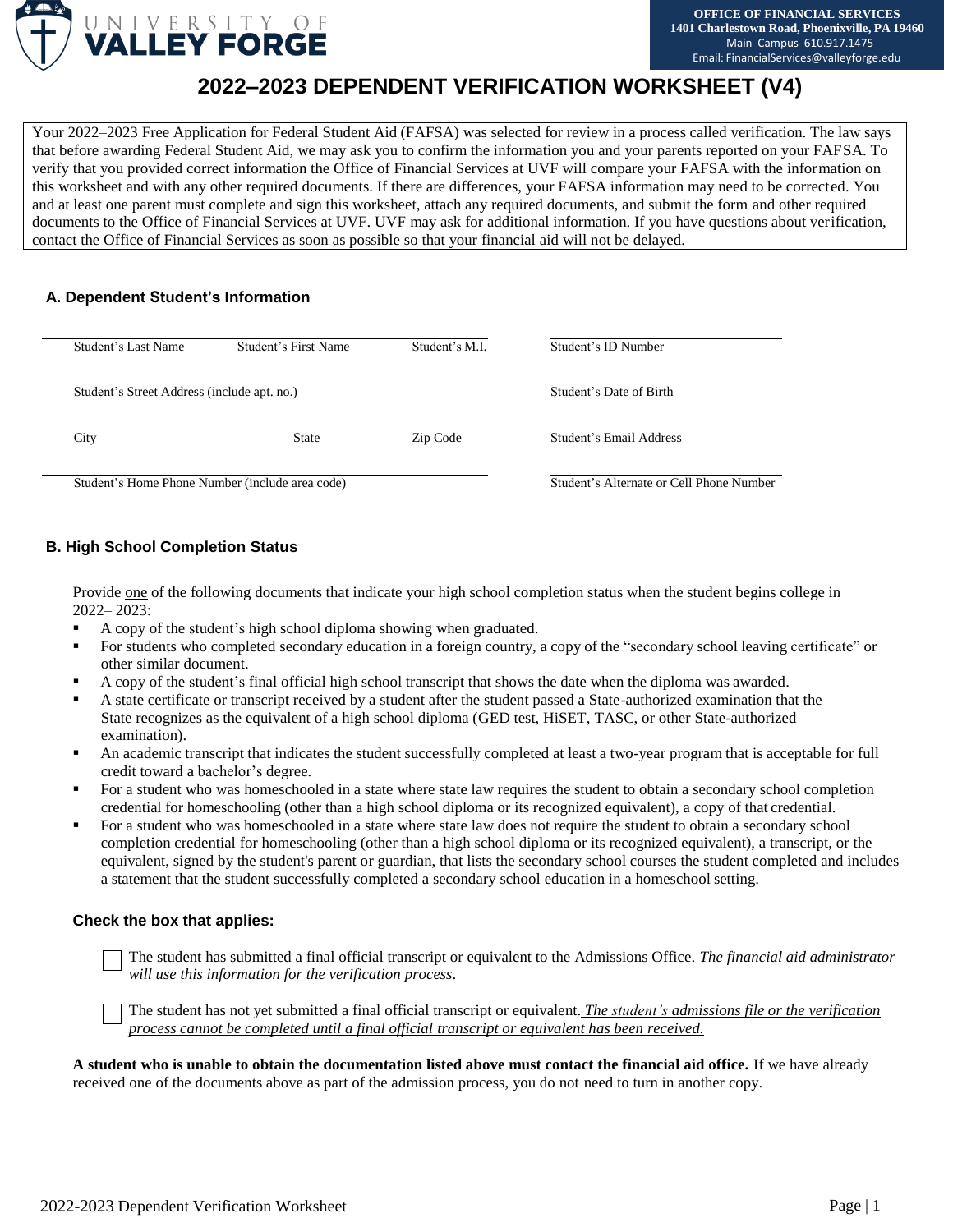

### **C. Identity and Statement of Educational Purpose**

#### *To be signed at the institution:*

The student must appear in person at the student must appear in person at the student must appear in person at

(Name of Postsecondary Educational Institution)

by presenting an unexpired valid government-issued photo identification (ID), such as, but not limited to, a driver's license, other state-issued ID, or passport. The institution will maintain a copy of the student's photo ID that is annotated by the institution with the date it was received and reviewed, and the name of the official at the institution authorized to receive and review the student's ID.

In addition, the student must sign, in the presence of the institutional official, the Statement of Educational Purpose provided below.

#### *To be signed in the presence of a Notary:*

If the student is unable to appear in person at the Institution to verify his or her identity, the student must provide to the Institution:

- A. A copy of the unexpired valid government-issued photo identification (ID) that is acknowledged in the notary statement below, or that is presented to a notary, such as, but not limited to, a driver's license, other state-issued ID, or passport; and
- B. The original Statement of Educational Purpose provided below, which must be notarized. If the notary statement appears on a separate page than the Statement of Educational Purpose, there must be a clear indication that the Statement of Educational Purpose was the document notarized.

## **Statement of Educational Purpose**

| I certify that I                                                                                                                                                                                                               | am the individual signing this Statement of Educational Purpose                                                                                                                                                                |                          |  |  |
|--------------------------------------------------------------------------------------------------------------------------------------------------------------------------------------------------------------------------------|--------------------------------------------------------------------------------------------------------------------------------------------------------------------------------------------------------------------------------|--------------------------|--|--|
| (Print Student's Name)                                                                                                                                                                                                         |                                                                                                                                                                                                                                |                          |  |  |
| and that the federal student financial assistance I may receive will only be used for educational purposes and to pay the cost of                                                                                              |                                                                                                                                                                                                                                |                          |  |  |
|                                                                                                                                                                                                                                |                                                                                                                                                                                                                                |                          |  |  |
| attending and the control of the control of the control of the control of the control of the control of the control of the control of the control of the control of the control of the control of the control of the control o |                                                                                                                                                                                                                                | for 2022-2023.           |  |  |
|                                                                                                                                                                                                                                | (Name of Postsecondary Educational Institution)                                                                                                                                                                                |                          |  |  |
|                                                                                                                                                                                                                                |                                                                                                                                                                                                                                |                          |  |  |
| Student's Signature                                                                                                                                                                                                            | Date                                                                                                                                                                                                                           | Student's ID Number      |  |  |
|                                                                                                                                                                                                                                |                                                                                                                                                                                                                                |                          |  |  |
| Authorized Institutional Official's Signature                                                                                                                                                                                  | Date                                                                                                                                                                                                                           |                          |  |  |
| State of Country City/County of City/Country of City/Country of City/Country of City/Country of City                                                                                                                           | <b>Notary's Certificate of Acknowledgement</b>                                                                                                                                                                                 |                          |  |  |
| On                                                                                                                                                                                                                             | example to the set of the set of the set of the set of the set of the set of the set of the set of the set of the set of the set of the set of the set of the set of the set of the set of the set of the set of the set of th |                          |  |  |
| (Date)                                                                                                                                                                                                                         | (Notary's Printed Name)                                                                                                                                                                                                        |                          |  |  |
|                                                                                                                                                                                                                                | and provided to me on basis of satisfactory evidence of identification                                                                                                                                                         |                          |  |  |
| (Printed Name of Signer)                                                                                                                                                                                                       |                                                                                                                                                                                                                                |                          |  |  |
|                                                                                                                                                                                                                                | to be the above-named person who signed the foregoing instrument.                                                                                                                                                              |                          |  |  |
| (Type of government-issued photo ID provided)                                                                                                                                                                                  |                                                                                                                                                                                                                                |                          |  |  |
| WITNESS my hand and official seal:                                                                                                                                                                                             |                                                                                                                                                                                                                                |                          |  |  |
|                                                                                                                                                                                                                                |                                                                                                                                                                                                                                | My commission expires on |  |  |
| (Notary signature)                                                                                                                                                                                                             | (Seal)                                                                                                                                                                                                                         | (Date)                   |  |  |